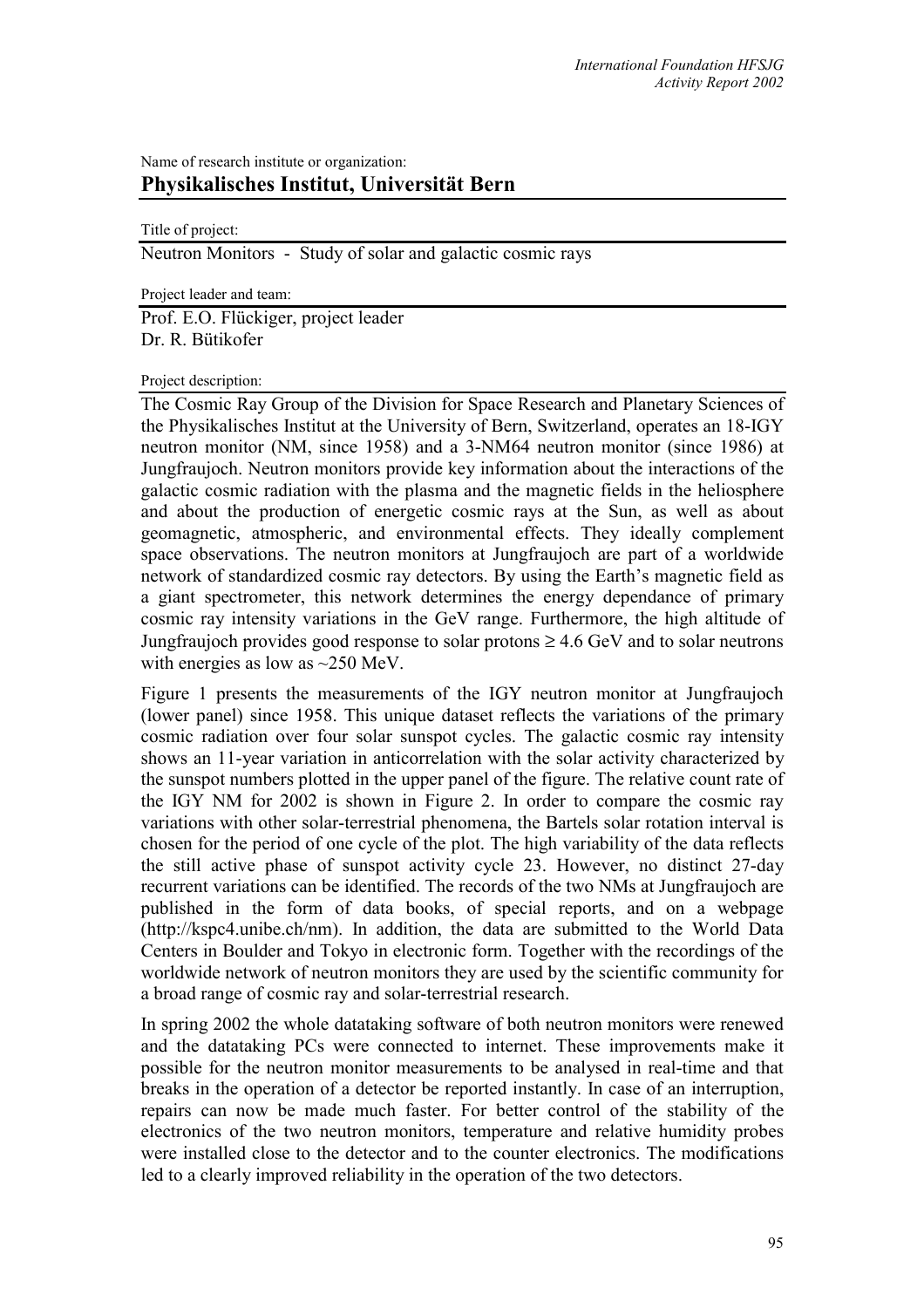

Figure 1: Smoothed sunspot numbers (top pannel), and pressure corrected monthly average counting rates of the IGY neutron monitor at Jungfraujoch (bottom pannel) for the years 1958-2002. The neutron monitor count rate is expressed in relative units with respect to May 1965.

In September 2002 a radiation-monitoring unit "Gamma Tracer" manufactured by Genitron Instruments GmbH, Frankfurt am Main, Germany, was installed in the housing of the NM64 neutron monitor. The measurements of this additional "Gamma Tracer" unit will be used to compare the environmental radioactivity at Jungfraujoch on the one hand with cosmic ray measurements made by the neutron monitors at Jungfraujoch and on the other hand with the environmental radioactivity measurements made at Gornergrat where an identical unit of "Gamma Tracer" is installed.

In 2002 the scientific work of our group with the Jungfraujoch neutron monitor data and with the data of the neutron monitors of the worldwide network was concentrated on the analysis of Forbush decreases and on research in the field of space weather. From this work, several contributions resulted for the  $18<sup>th</sup>$  European Cosmic Ray Symposium in Moscow, Russia, in 2002.

As in previous years, we organized a training course for the "Institut Polaire Français - Paul Emile Victor, IPEV" (formerly "Institut Français pour la Recherche et la Téchnologie Polaires, IFRTP") for technicians assigned to be responsible for the French NMs at Kerguelen and Terre Adelie during one year. Four technicians were trained at Jungfraujoch in the operation and maintenance of these detectors from October 22-24, 2002.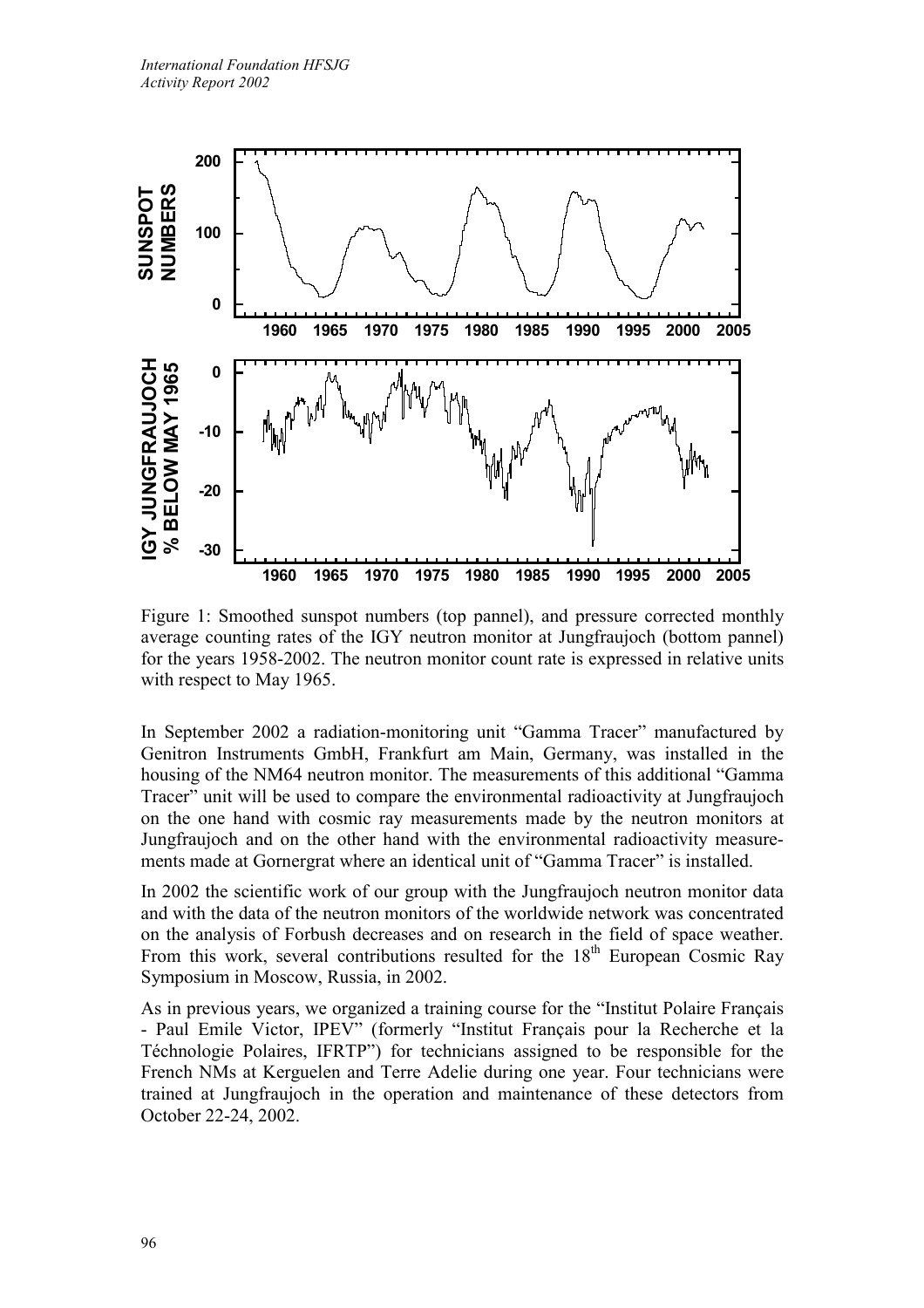

# J U N G F R A U J O C H IGY CORRECTED DATA Bartels Rotations 2299 - 2312

Figure 2: Pressure corrected relative hourly counting rate of the IGY neutron monitor at Jungfraujoch for 2002, plotted as the relative deviation from the average counting rate of the respective 27-day Bartels solar rotation period.

This research is supported by the Swiss National Science Foundation (grant NF 20- 067092.01).

### Key words:

Astrophysics, cosmic rays, neutron monitors; solar, heliospheric and magnetospheric phenomena